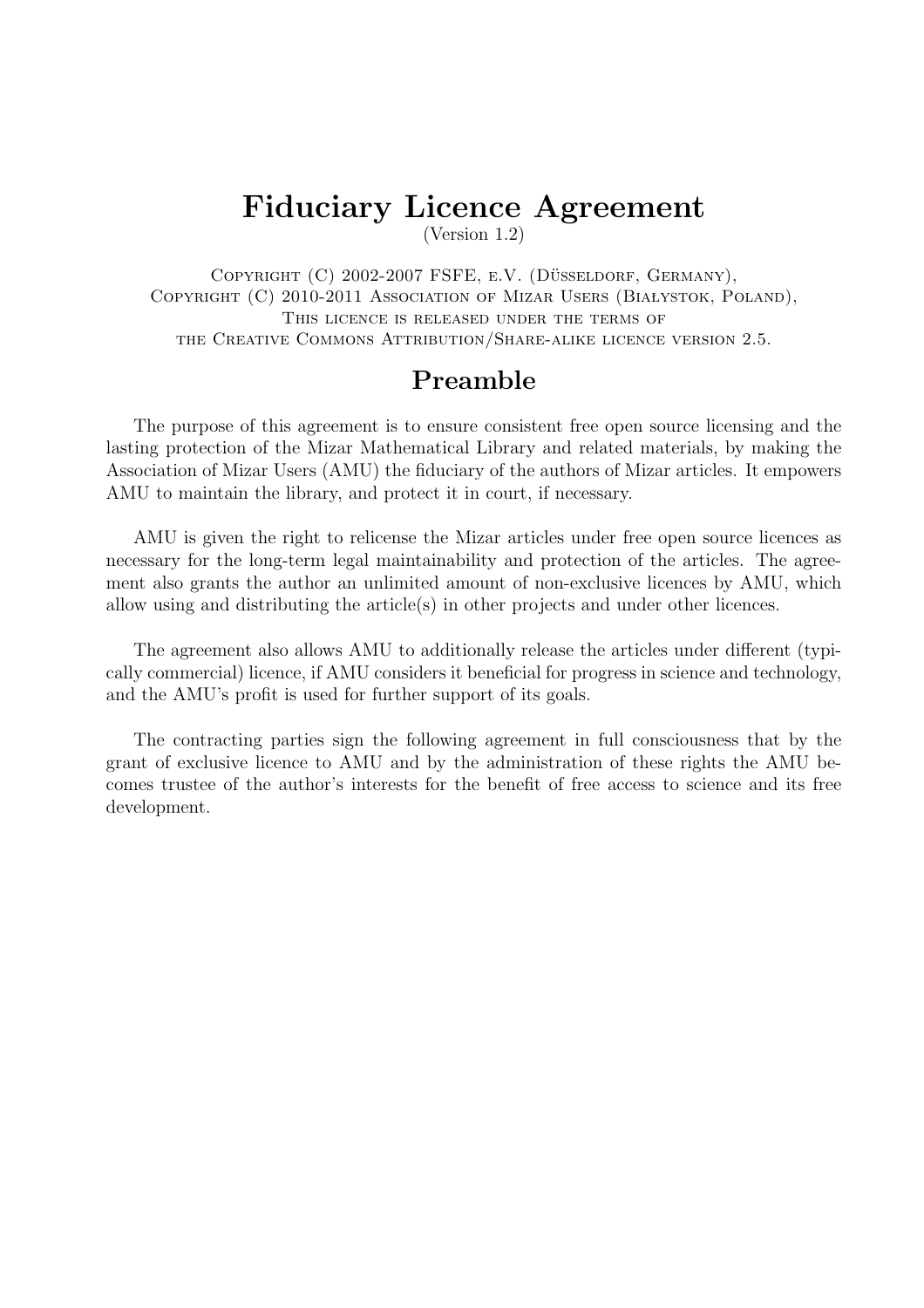#### Agreement

Between (please cross out unsuitable alternatives)

• the author

| (Occupation, D.o. Birth) |
|--------------------------|
| (Street)                 |
| (ZIP, City, Country)     |
| (Pseudonym, Email)       |

• the owner of the exclusive licence,

| (Company or name)   |
|---------------------|
| (HQ or addr.)       |
| (managing director) |

- acquired by virtue of a contract date as of
- contracting party:
- acquired as employer in the context of a work and service relationship

- hereinafter referred to as "Beneficiary" –

and the

Association of Mizar Users ul. Akademicka 2 15-267 Bialystok Poland

- hereinafter referred to as "AMU" –

the following agreement is entered into:

#### § 1 Grant

(1) Subject to the provision of § 2, Beneficiary assigns to AMU the Copyright in mathematical articles and other copyrightable material world-wide, or in countries where such an assignment is not possible, $\frac{1}{1}$  grants an exclusive licence, including, inter alia:

1. the right to reproduce in original or modified form;

<sup>1</sup>Countries where assignments of the copyright in a work are impossible include, but are not limited to, Germany, Austria, Slovenia and Hungary.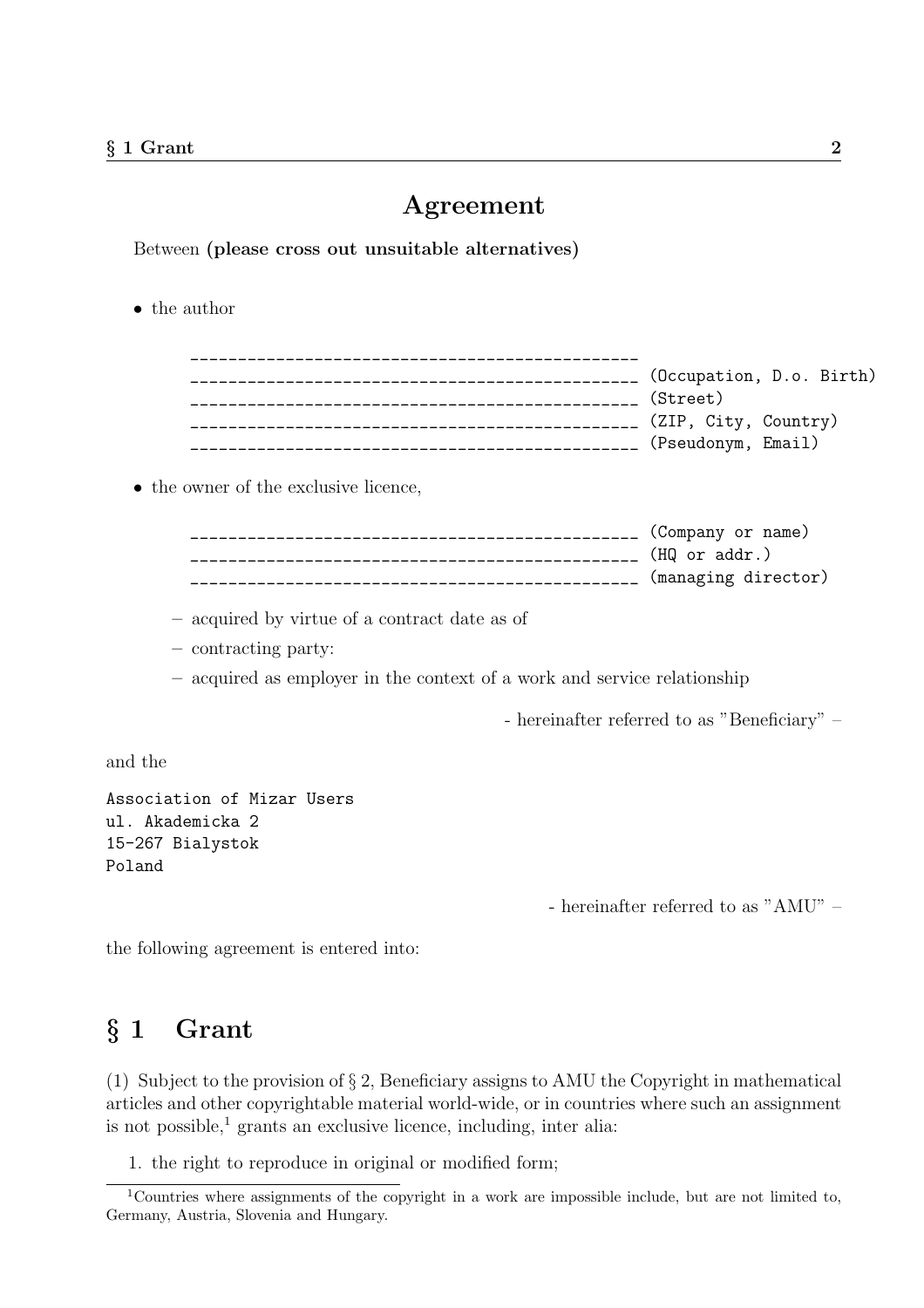- 2. the right to redistribute in original or modified form;
- 3. the right of making available in data networks, in particular via the Internet, as well as by providing downloads, in original or modified form;
- 4. the right to authorize third parties to make derivative works of the Articles, or to work on and commit changes or perform this conduct themselves.
- (2) Beneficiary's moral or personal rights remain unaffected by this Agreement.

(3) In some countries, the law may provide that the employer is deemed to be the owner of the rights on materials developed by an employee in the course of his or her employment, unless the parties have agreed otherwise. The Beneficiary is aware of these provisions, and therefore warrants, represents and guarantees that the Subject Matter is free of any of his or her employer's exclusive exploitation rights.

#### § 2 Subject Matter

The rights and licences granted in § 1 are subject to all "Articles" and "Documentation." For the purpose of this Agreement, "Articles" shall mean all mathematical articles, copyrightable sections of mathematical articles or modifications of mathematical articles that have been developed or programmed by Beneficiary and that are specified in this Agreement below or that are listed in Exhibit A attached to this Agreement and dated and signed by the contracting parties. Likewise, "Documentation" shall refer to all manuals and documentation written by Beneficiary alongside and usually distributed with the "Articles" and are similarly specified below or listed in Exhibit A:

\_\_\_\_\_\_\_\_\_\_\_\_\_\_\_\_\_\_\_\_\_\_\_\_\_\_\_\_\_\_\_\_\_\_\_\_\_\_\_\_\_\_\_\_\_\_\_\_\_\_\_\_\_\_\_\_\_\_\_\_\_\_\_\_\_\_ \_\_\_\_\_\_\_\_\_\_\_\_\_\_\_\_\_\_\_\_\_\_\_\_\_\_\_\_\_\_\_\_\_\_\_\_\_\_\_\_\_\_\_\_\_\_\_\_\_\_\_\_\_\_\_\_\_\_\_\_\_\_\_\_\_\_ \_\_\_\_\_\_\_\_\_\_\_\_\_\_\_\_\_\_\_\_\_\_\_\_\_\_\_\_\_\_\_\_\_\_\_\_\_\_\_\_\_\_\_\_\_\_\_\_\_\_\_\_\_\_\_\_\_\_\_\_\_\_\_\_\_\_

Except in countries where such an assignment is not possible,<sup>2</sup> the rights [and licences] granted under this agreement by Beneficiary shall also include future developments, future corrections of errors or faults and other future modifications and derivative works of the articles that Beneficiary obtains copyright ownership. Excluded from this provision are modifications that are not derived from the subject matter and that have to be regarded as independent and original articles.

## § 3 AMU's Rights and Re-Transfer of Non-Exclusive Licence

(1) AMU shall exercise the granted rights and licences in its own name. Furthermore, AMU shall be authorized to enjoin third parties from using the articles and forbid any unlawful or

<sup>2</sup>Countries where assignments of the copyright in a future work are impossible include, but are not limited to, France.